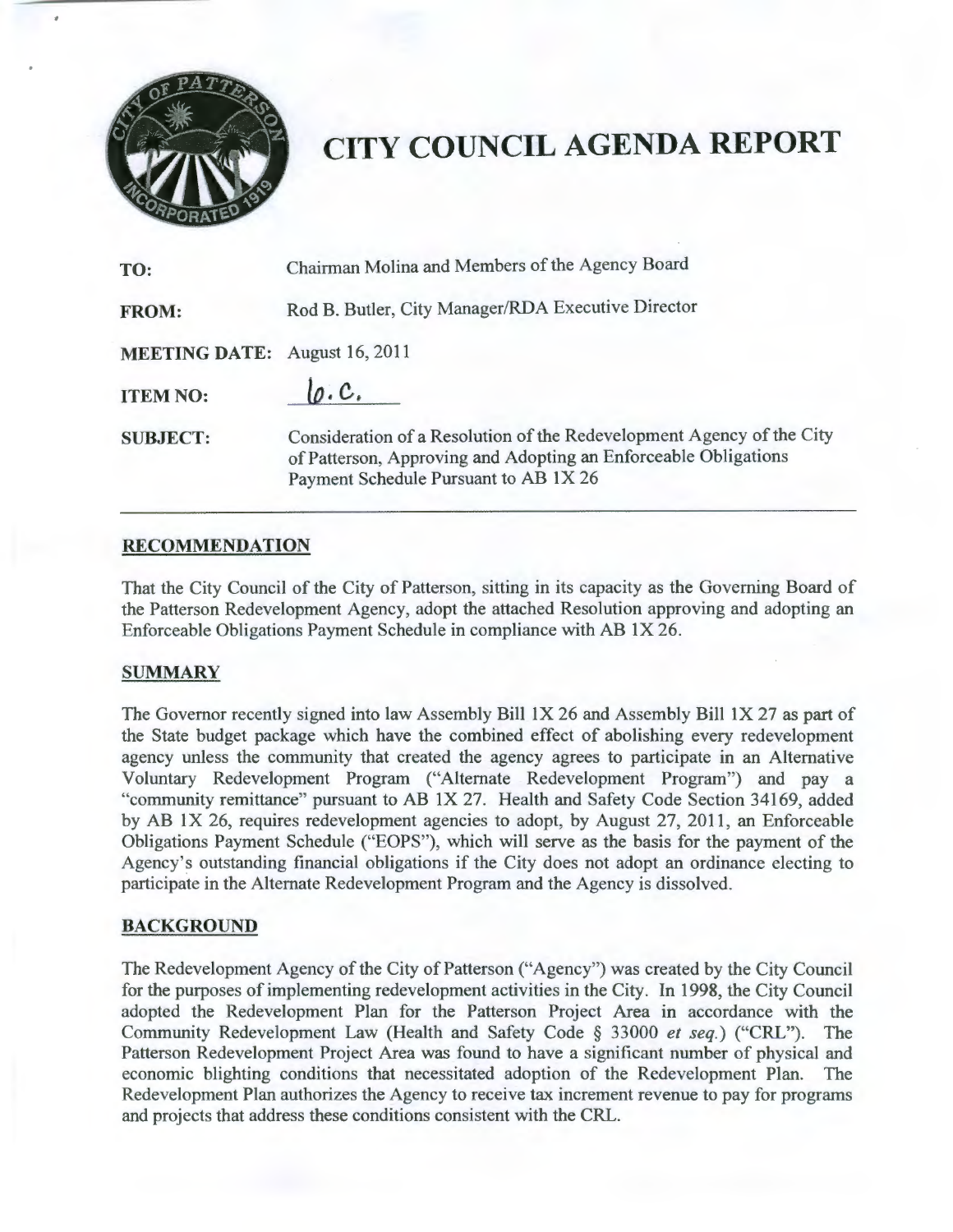Agency Resolution Adopting an EOPS August 16,2011 Page 2

In January, 2011, the Governor announced his intent to eliminate redevelopment agencies as a way to help balance the State budget. The Legislature then enacted, and the Governor signed, Assembly Bill 1X 26 and Assembly Bill 1X 27; many believe these bills violate a number of provisions in the California Constitution, including the recently enacted Proposition 22. These bills took effect on June 29, 2011.

Assembly Bill 1X 26 immediately suspended all new redevelopment activities and incurrence of indebtedness, and dissolves redevelopment agencies effective October 1, 2011 (the "Dissolution Act"). It does this by terminating virtually all otherwise legal functions of the redevelopment agency and mandating a liquidation of any assets for the benefit of local taxing agencies. Some debts would be allowed to be repaid, but any such remittances would be managed by a successor agency, that would function primarily as a debt repayment administrator. The successor agency could not continue or initiate any new redevelopment projects or programs. The activities of the successor agency would be overseen by an oversight board, comprised primarily of representatives of other taxing agencies, until such time as the remaining debts of the former redevelopment agency were paid off, all agency assets liquidated and all property taxes were redirected to local taxing agencies.

Assembly Bill lX 27 allows a city or county that has created a redevelopment agency to avoid the consequences of the Dissolution Act by adopting an ordinance stating it will comply with the Alternate Redevelopment Program and pay specified "community remittances."

#### **DISCUSSION**

It is only the adoption of the ordinance pursuant to Assembly Bill 1X 27 that allows the Agency to continue its activities. If the City determines not to participate in the Alternate Redevelopment Program and pay the community remittances, or if the ordinance is not adopted by August 27, 2011, the Agency must adopt an EOPS. The EOPS must list all of the "enforceable obligations" of the Agency, and is subject to approval by the Department of Finance. Until October 1, 2011, "enforceable obligations" include: bonds; loans legally required to be repaid pursuant to a payment schedule with mandatory repayment terms; payments required by the federal government, preexisting obligations to the state or obligations imposed by state law; judgments, settlements or binding arbitration decisions that bind the agency; legally binding and enforceable agreements or contracts; and contracts or agreements necessary for the continued administration or operation of the agency, including agreements to purchase or rent office space, equipment and supplies. After an EOPS is adopted, the Agency cannot make any payment unless it is listed in an adopted EOPS.

The EOPS must be adopted at a public meeting, and must be posted on the Agency or City website.

The EOPS is important as it is the basis for future actions following dissolution of the Agency. If an ordinance is not adopted and the redevelopment agency is dissolved, then starting October **1,** 2011, a successor agency takes over, and is required to prepare a Recognized Obligation Payment Schedule ("ROPS") covering a 6 month period (the first to cover January 1, 2012 to June 30, 2012), based on the EOPS, to fulfill the enforceable obligations during that period. The ROPS must be reviewed and approved by the oversight board, and then submitted to the county auditor-controller, the State Controller and the Department of Finance and posted on the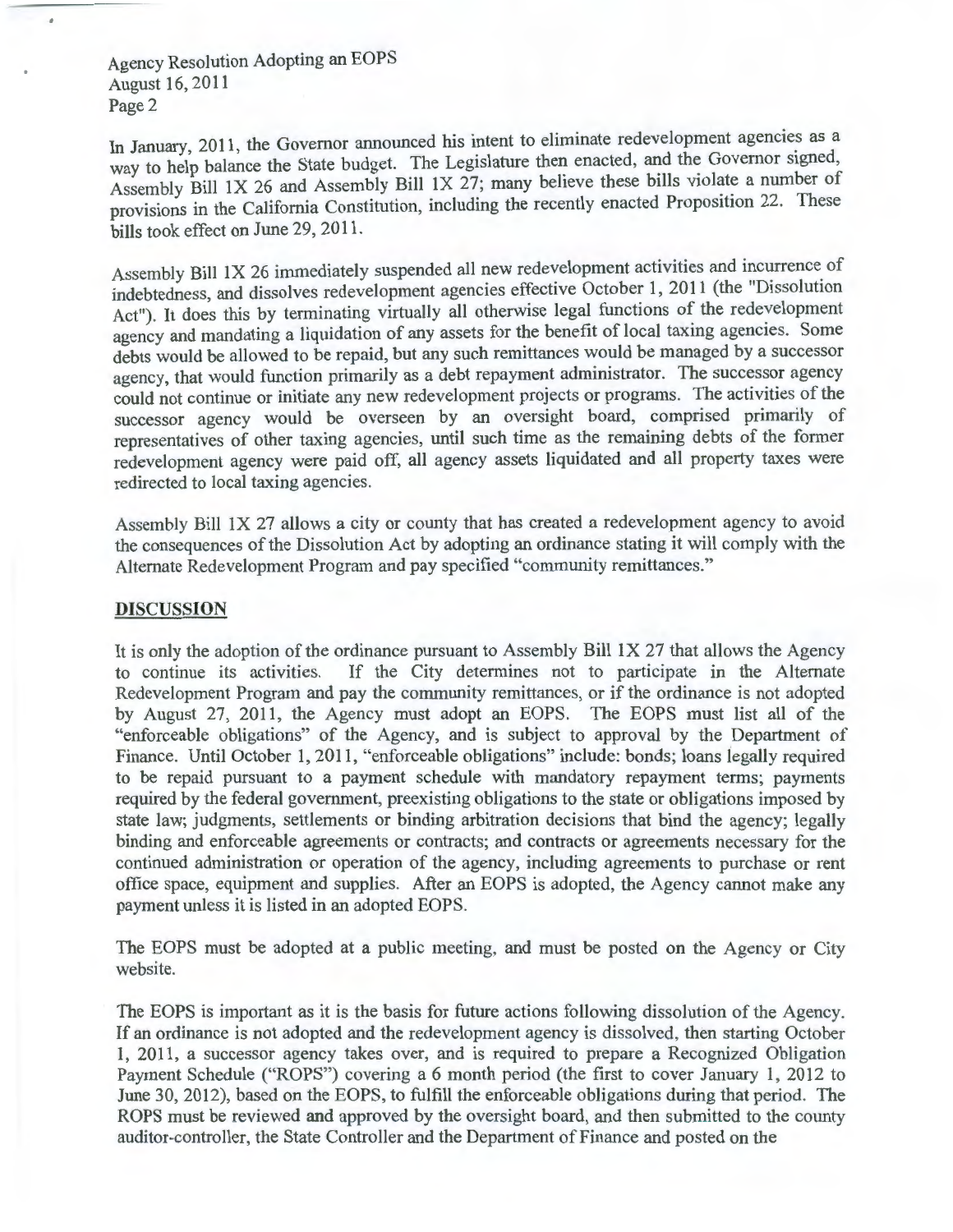Agency Resolution Adopting an EOPS August 16, 2011 Page 3

successor agency's website. Prior to January 1, 2012, the successor agency is authorized to make payments under the adopted EOPS. After January 1, 2012, only payments listed in the approved ROPS may be made by the successor agency. Further, after January **1,** 2012, all contracts entered into between the agency and the city or county that created it are declared to be invalid by the Dissolution Act, and no longer binding on the successor agency, except for written agreements to pay certain debt obligations in connection with issuance of bonds, or written agreements that provided loans or other startup funding for the agency that were entered into within two years of the formation of the agency.

## **FISCAL IMPACT**

None with this action.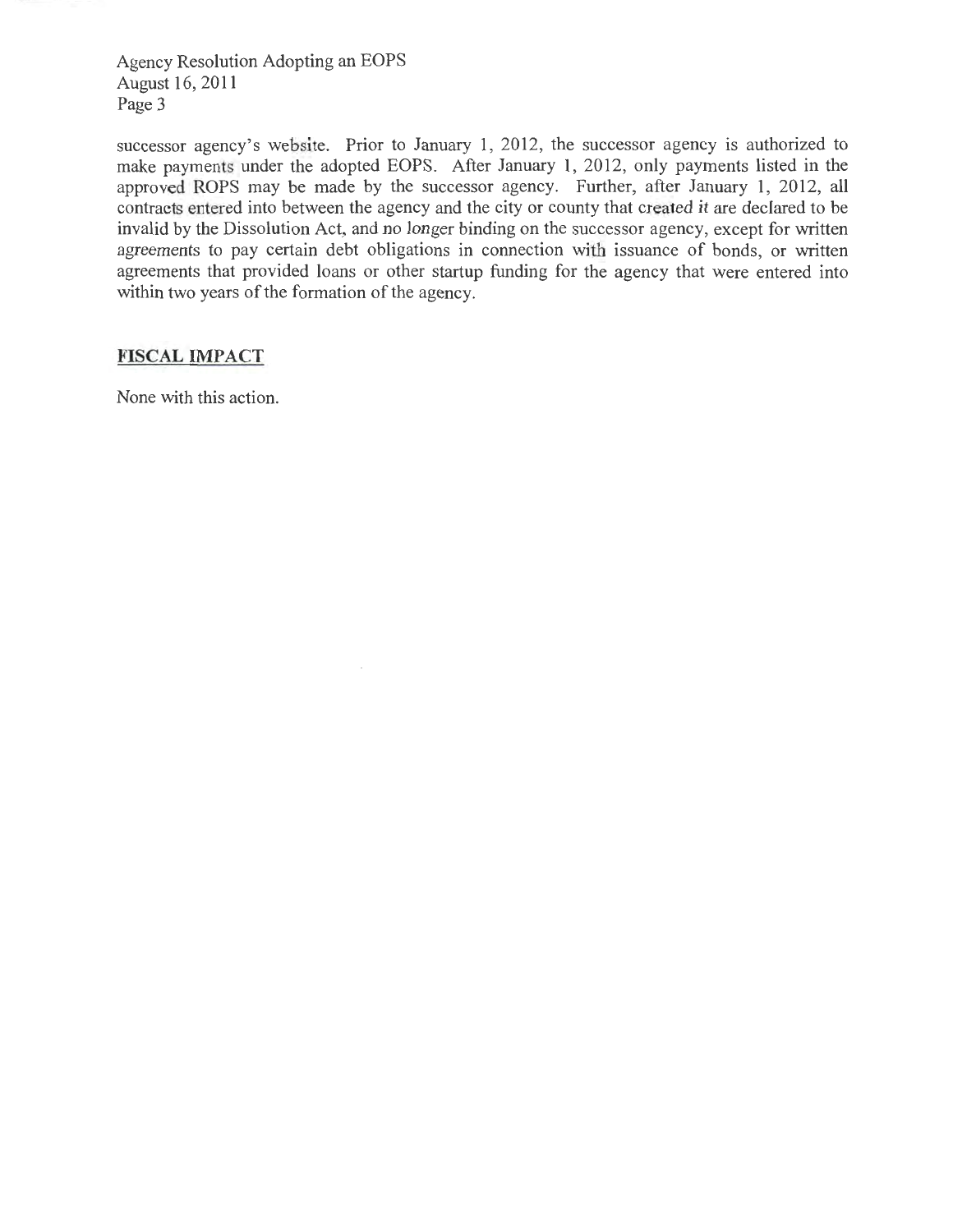## **PATTERSON REDEVELOPMENT AGENCY RESOLUTION NO. 2011-03**

# **A RESOLUTION OF THE REDEVELOPMENT AGENCY OF THE CITY OF PATTERSON APPROVING AND ADOPTING AN ENFORCEABLE OBLIGATIONS PAYMENT SCHEDULE PURSUANT TO AB lX 26**

**WHEREAS,** pursuant to the Community Redevelopment Law (Health and Safety Code Sections 33000 *et seq.*), the City Council of the City of Patterson ("City") created the Redevelopment Agency of the City of Patterson ("Agency"); and

**WHEREAS,** the Agency has been responsible for implementing the Redevelopment Plan for the Patterson Redevelopment Project covering certain properties within the City ("Project Area"); and

WHEREAS, as part of the 2011-2012 State budget bill, the California State Legislature recently enacted, and the Governor signed, companion bills AB IX 26 and AB IX 27, which eliminate every redevelopment agency unless the community that created it adopts an ordinance agreeing to participate in an Alternative Voluntary Redevelopment Program ("Alternate Redevelopment Program") which requires the payment of an annual "community remittance" payment; and

**WHEREAS,** AB lX 26 also requires redevelopment agencies to adopt, by August 27, 20 II, an Enforceable Obligations Payment Schedule ("EOPS") which will serve as the basis for the payment of the Agency's outstanding financial obligations if the City does not adopt an ordinance electing to participate in the Alternate Redevelopment Program and the Agency is dissolved; and

**WHEREAS,** should the City determine by the time set forth in the legislation that it will participate in the Alternate Redevelopment Program , then the Agency will remain in operation, and the EOPS will no longer be necessary;

## **NOW, THEREFORE, THE REDEVELOPMENT AGENCY OF THE CITY OF PATTERSON DOES HEREBY RESOLVE AS FOLLOWS:**

**Section 1. Recitals.** The Recitals set forth above are true and correct and incorporated herein by reference.

**Section 2.** Approval of EOPS. The Agency hereby approves and adopts the Enforceable Obligations Payment Schedule, in substantially the form attached hereto as Exhibit A, as required by Health and Safety Code Section 34I69, added by the recently enacted legislation AB  $1X 26$ .

**Section 3. Posting; Transmittal to Appropriate Agencies.** The Executive Director is hereby authorized and directed to post a copy of the EOPS on the City's website. The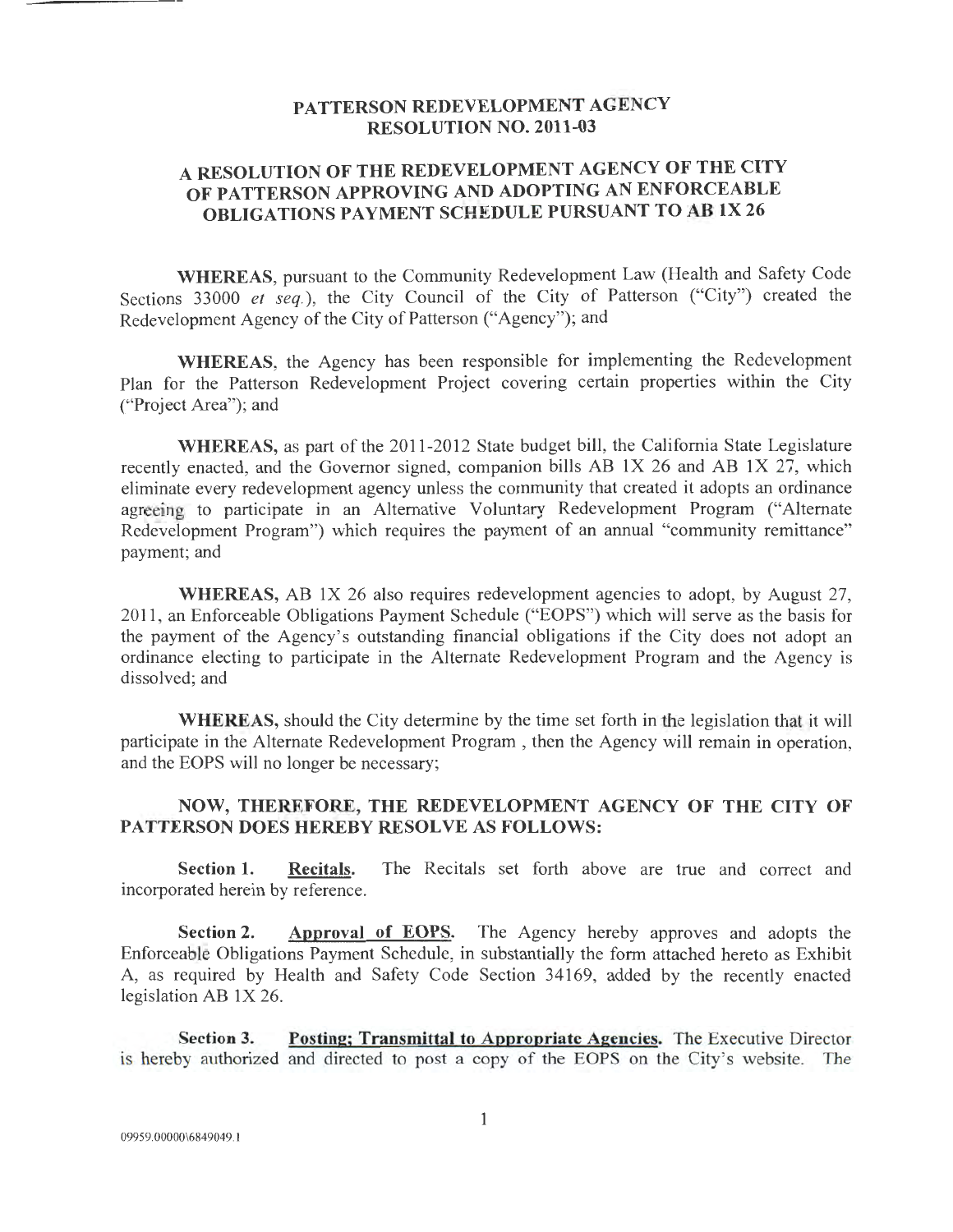Executive Director is further authorized and directed to transmit, by mail or electronic means, to the Stanislaus County Auditor-Controller, the State Controller and the Department of Finance, notification providing the website location of the posted EOPS and other information as required by AB IX 26.

**Section 4. Effective Date.** Pursuant to Health and Safety Code Section 34169(i), the Agency's action to adopt the EOPS as set forth herein shall not be effective for three (3) business days following adoption of this Resolution, pending a request for review of the EOPS by the Department of Finance.

**PASSED AND ADOPTED** at a regular meeting of the Redevelopment Agency of the City of Patterson, on the 16th day of August, 2011 , by the following vote:

AYES: Members Farinha, Smith, Novelli, Buehner and Chair Molina

NOES: None

EXCUSED: None

ABSTAINED: None

APPROVED:

Luis I. Molina, Chair

ATTEST:

ATTEST:<br>
Luis I. Molina<br>
Maricela L. Vela, Secretary

I hereby certify that the foregoing is a full, correct and true copy of a resolution passed by the Patterson Redevelopment Agency of the City of Patterson, a Municipal Corporation of the County of Stanislaus, State of California, at a regular meeting held on the 16th day of August 2011 , and I further certify that said resolution is in full force and effect and has never been rescinded or modified.

DATED:

Secretary, Patterson Redevelopment Agency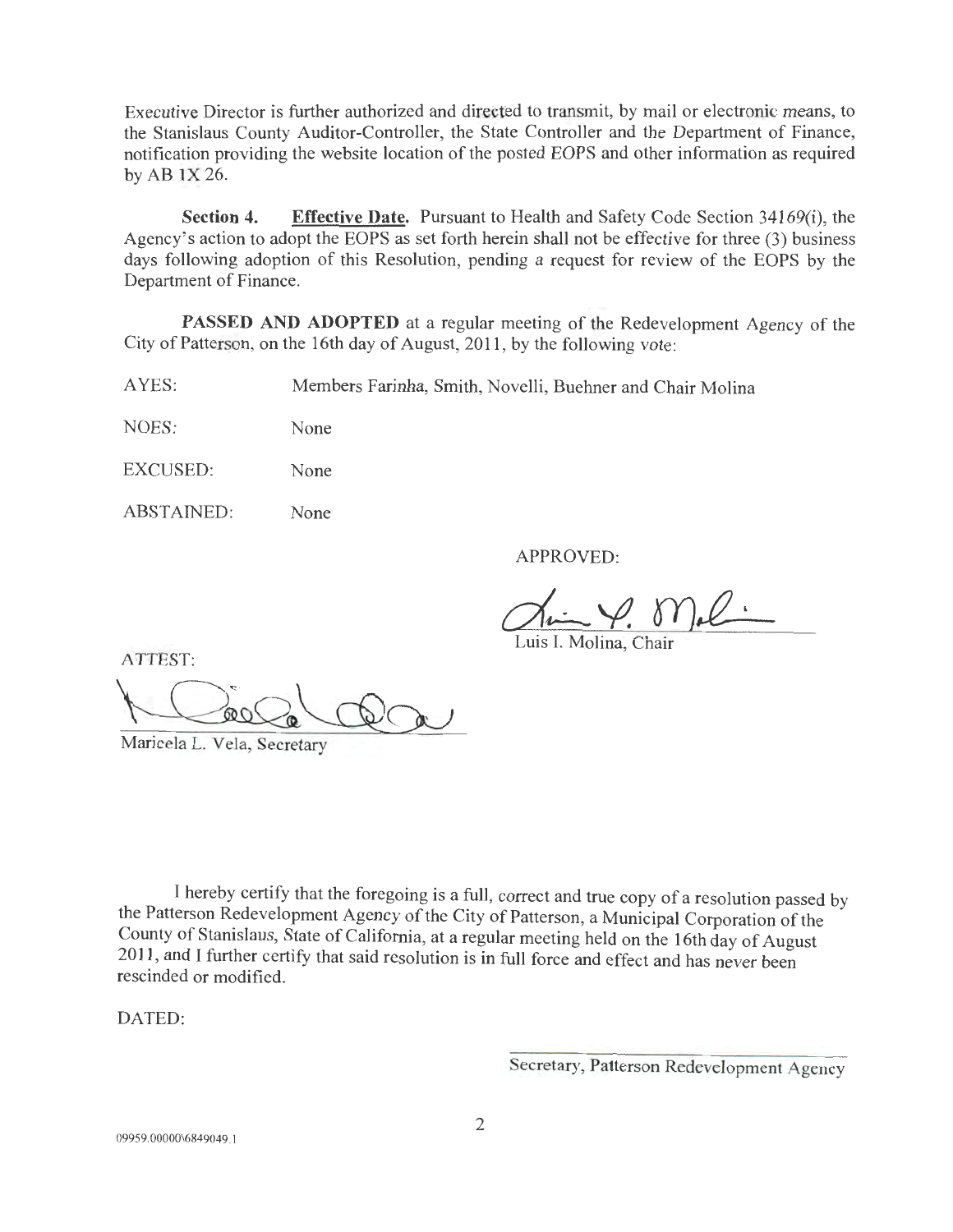# EXHIBIT A

## ENFORCEABLE OBLIGATIONS PAYMENT SCHEDULE

09959.000006849049.1